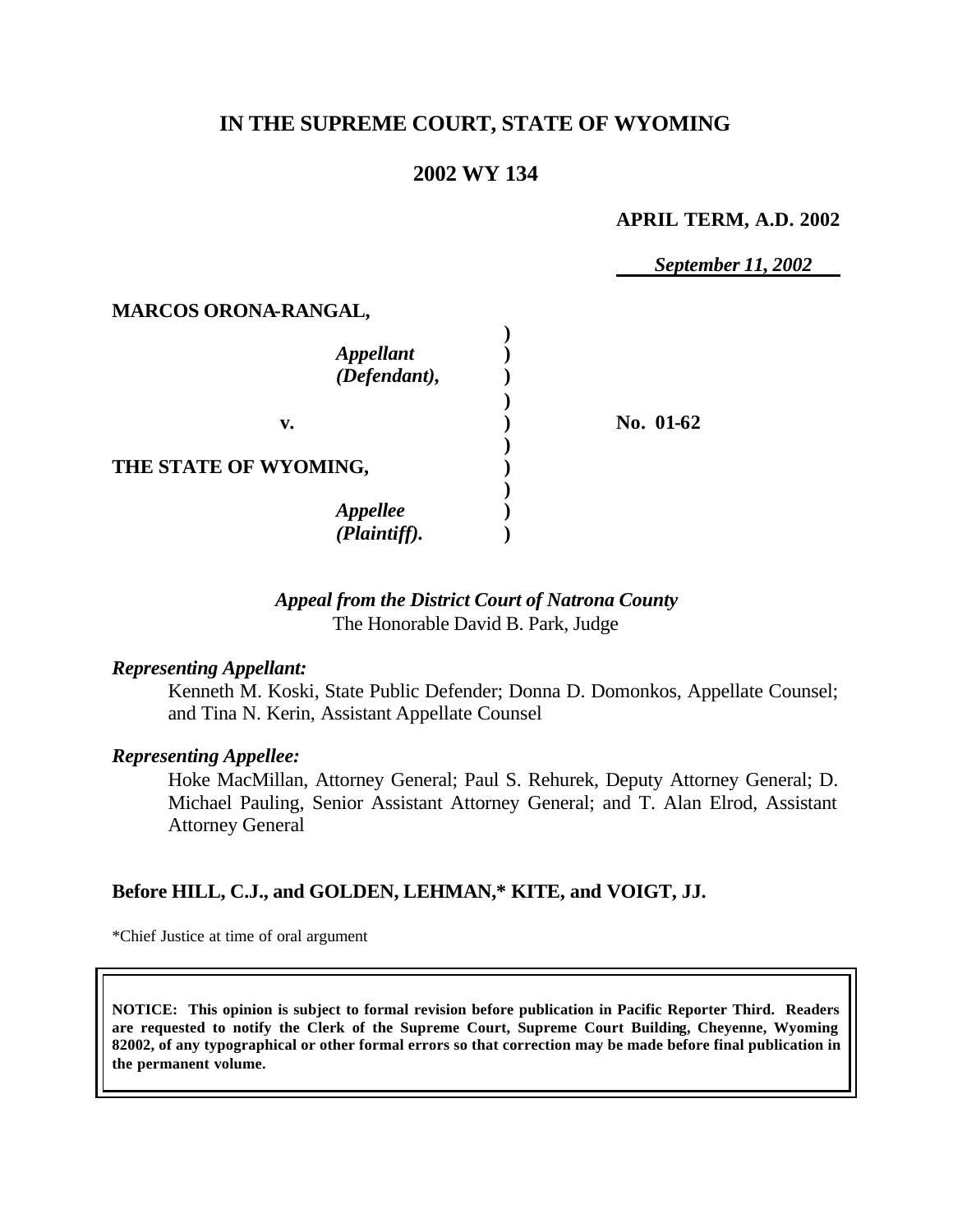### KITE, Justice.

[¶1] Marcos Orona-Rangal drove his vehicle at a high speed through a stop light, killing one person and injuring two others. A jury convicted him on one count of aggravated homicide by vehicle under Wyo. Stat. Ann. § 6-2-106(b)(ii) (LexisNexis 2001) and two counts of reckless endangerment under Wyo. Stat. Ann. § 6-2-504(a) (LexisNexis 2001). He appeals, claiming the trial court erred in admitting testimony regarding the deceased's pregnancy and insufficient evidence existed to convict him on each count. Finding no reversible error, we affirm.

### **ISSUES**

[¶2] Mr. Orona-Rangal presents these issues for our review:

I. Did the trial court err in allowing irrelevant evidence of the deceased's pregnancy; and in the alternative, if relevant, was such evidence unduly prejudicial to Appellant?

II. Was there insufficient evidence to convict Appellant of the charges of reckless endangerment?

III. Was there insufficient evidence to convict Appellant of the crime of aggravated homicide by vehicle, as the evidence indicated that the proximate cause of death was the action of Mr. Gomez, the individual who pursued Appellant?

The State of Wyoming phrases the issues as:

I. Did the district court err in admitting relevant evidence of the pregnancy of Appellant's victim?

II. Does the record contain sufficient evidence to support Appellant's convictions?

## **FACTS**

[¶3] Mr. Orona-Rangal, age twenty-nine, and Christina Gomez, age eighteen, were engaged in a romantic relationship. The record is unclear as to whether Ms. Gomez's parents were aware of the relationship. On February 29, 2000, Ms. Gomez met Mr. Orona-Rangal after school at a nearby convenience store. He then drove her to work where they noticed her father, Rufujio Gomez, waiting in the parking lot. Mr. Orona-Rangal sped out of the parking lot. Mr. Gomez followed, and a high-speed chase ensued. Several witnesses recounted that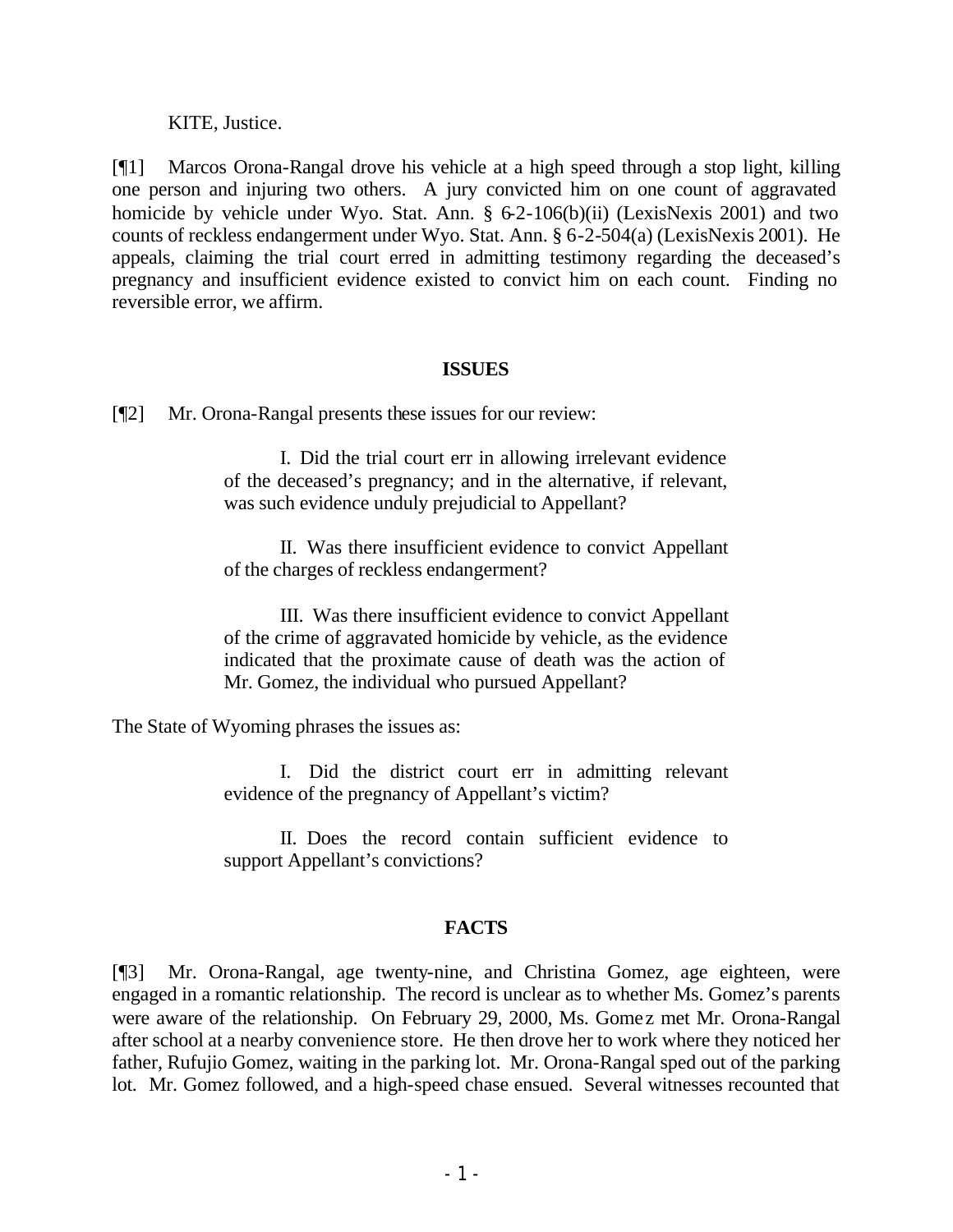both Mr. Orona-Rangal and Mr. Gomez traveled at high rates of speed, passed through multiple red lights, and wove through traffic, barely missing other vehicles.

[¶4] Two accident reconstruction experts testified that Mr. Orona-Rangal was traveling at a minimum speed of seventy to seventy-two miles per hour in a forty-miles-per-hour zone when he reached the intersection where the accident occurred. Leona Moon was waiting at the intersection for her light to change. When her light turned green, she entered the intersection to make a left-hand turn. Mr. Orona-Rangal drove through his red light, attempted to brake, and crashed into the driver's side of Ms. Moon's vehicle. The vehicle was propelled across the intersection where it collided with Joan Suhr's vehicle. Ms. Suhr and Ms. Gomez were injured, and Ms. Moon died at the scene of the accident.

[¶5] After a three-day trial, the jury found Mr. Orona-Rangal guilty on one count of aggravated homicide by vehicle and two counts of reckless endangerment. The trial court sentenced him to serve two consecutive one-year terms in the Natrona County Detention Center on the reckless endangerment counts plus a consecutive term of twelve to seventeen years in the Wyoming State Penitentiary on the aggravated homicide count. Mr. Orona-Rangal appeals.

# **DISCUSSION**

## **A. Admission of Evidence**

[¶6] Ms. Moon was seven months' pregnant at the time of the fatal accident. Prior to trial, Mr. Orona-Rangal filed a motion, seeking to exclude any reference to her pregnancy. The trial court denied the motion while cautioning the prosecution to refrain from dwelling upon the pregnancy any more than necessary. Mr. Orona-Rangal filed a motion to reconsider the denial and additionally offered to stipulate that Ms. Moon's death was a direct result of the collision with his vehicle. The state rejected the stipulation, and the trial court denied the motion to reconsider but proposed the defense submit a cautionary instruction concerning Ms. Moon's pregnancy. The defense did not submit a cautionary instruction on this issue.

[¶7] At trial, evidence of Ms. Moon's pregnancy arose in four contexts. In the prosecution's opening statement, the prosecutor explained to the jury that Ms. Moon was twenty-one years old, seven months' pregnant, and engaged to be married. The prosecution's first witness was Ms. Moon's fiancé. The prosecutor asked him, "[W]hat was her physical condition at the time that you resided with her," and he responded that she was seven months' pregnant. Next, the prosecution asked James Thorpen, M.D., the Natrona County coroner, to describe Ms. Moon's injuries. In addition to his testimony that the cause of her death was "[m]assive recent chest, abdominal, and pelvic injuries," Dr. Thorpen told the jury the force of the impact caused extensive hemorrhaging of the placenta from the uterus which led to the fetus' death. In closing argument, the prosecutor alluded to the pregnancy stating Ms. Moon was "about to engage in the most important aspect of her life. She was about ready to start a family, and she was about ready to get married."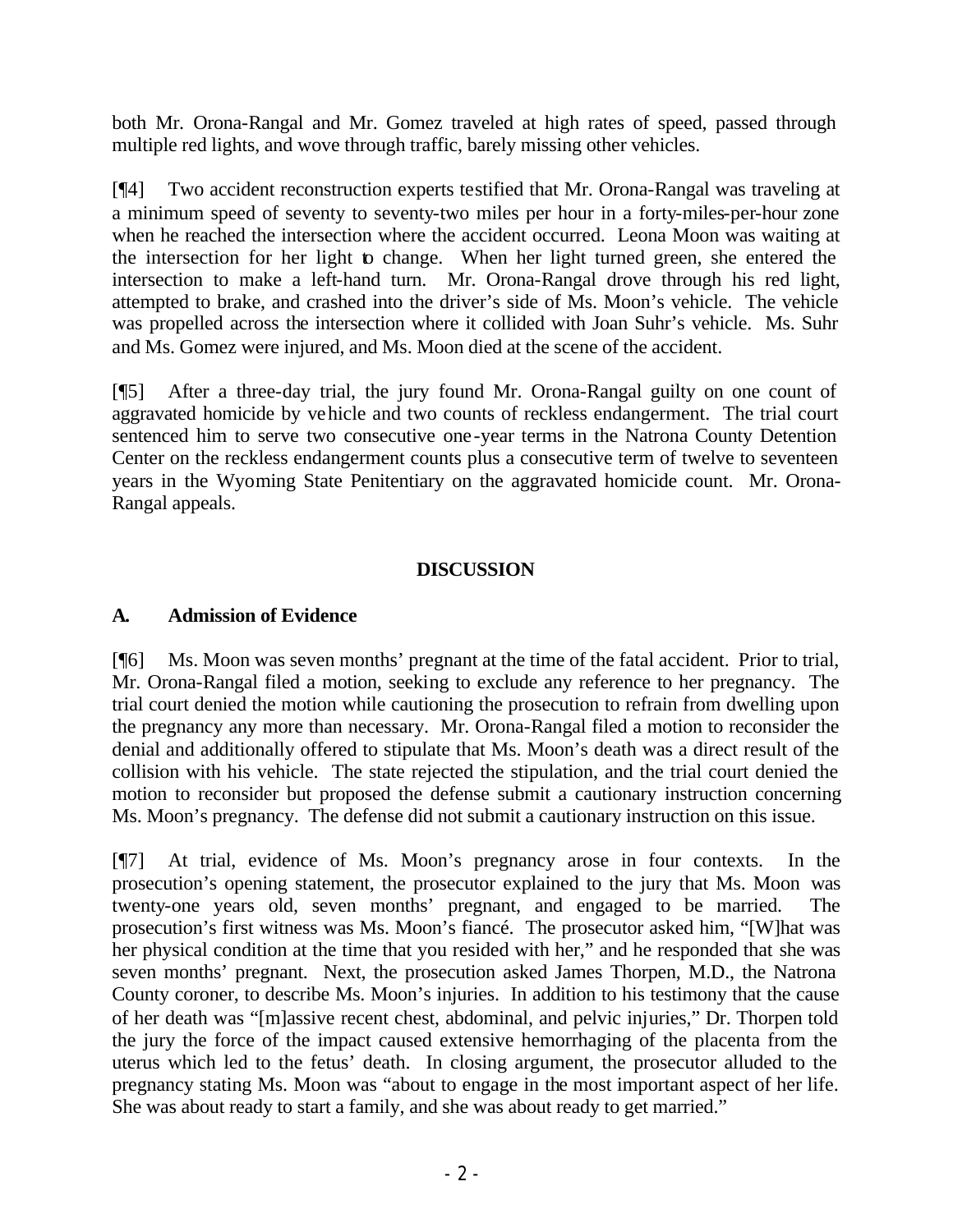[¶8] Mr. Orona-Rangal argues the evidence of Ms. Moon's pregnancy was irrelevant and inadmissible or, in the alternative, if the evidence was relevant, it should have been excluded as highly prejudicial because it appealed to the jurors' sympathy for Ms. Moon and created a sense of outrage against him. In response, the state contends the evidence was relevant for three reasons. First, it tended to prove Ms. Moon's identity. Second, it showed she was more likely to exercise caution while driving and, thus, her actions did not contribute to the accident which caused her death. And, finally, evidence of her physical condition at the time of the accident was relevant to determine the cause of her death.

[¶9] Evidence is relevant if it has "any tendency to make the existence of any fact that is of consequence to the determination of the action more probable or less probable than it would be without the evidence." W.R.E. 401. Generally, all relevant evidence is admissible; however, irrelevant evidence is not admissible. W.R.E. 402. In criminal cases, "[e]vidence is always relevant if it tends to prove or disprove one of the elements of the crime charged." *Grabill v. State*, 621 P.2d 802, 809 (Wyo. 1980); *see also Lancaster v. State*, 2002 WY 45, ¶42, 43 P.3d 80, ¶42 (Wyo. 2002); *Geiger v. State*, 859 P.2d 665, 667 (Wyo. 1993). Relevant evidence may be excluded, however, if "its probative value is substantially outweighed by the danger of unfair prejudice." W.R.E. 403. For this court to conclude that the trial court admitted unduly prejudicial evidence in violation of W.R.E. 403, the appellant must demonstrate "that the evidence had little or no probative value and that it was extremely inflammatory or introduced for the purpose of inflaming the jury." *Apodaca v. State*, 627 P.2d 1023, 1027 (Wyo. 1981). The trial court is given broad discretion in ruling on questions concerning the relevancy of evidence, and we will reverse its decision only when there is a clear abuse of discretion.

[¶10] We have said:

"Evidentiary rulings are within the sound discretion of the trial court and include determinations of the adequacy of foundation and relevancy, competency, materiality, and remoteness of the evidence. This court will generally accede to the trial court's determination of the admissibility of evidence unless that court clearly abused its discretion." *Solis v. State*, 981 P.2d 34, 36 (Wyo. 1999) (citation omitted). We have described the standard of an abuse of discretion as reaching the question of the reasonableness of the trial court's choice. Judicial discretion is a composite of many things, among which are conclusions drawn from objective criteria; it means exercising sound judgment with regard to what is right under the circumstances and without doing so arbitrarily or capriciously. "In the absence of an abuse of discretion, we will not disturb the trial court's determination." [*Griswold v. State*, 2001 WY 14, ¶7, 17 P.3d 728, ¶7 (Wyo. 2001).] The burden is on the defendant to establish such abuse.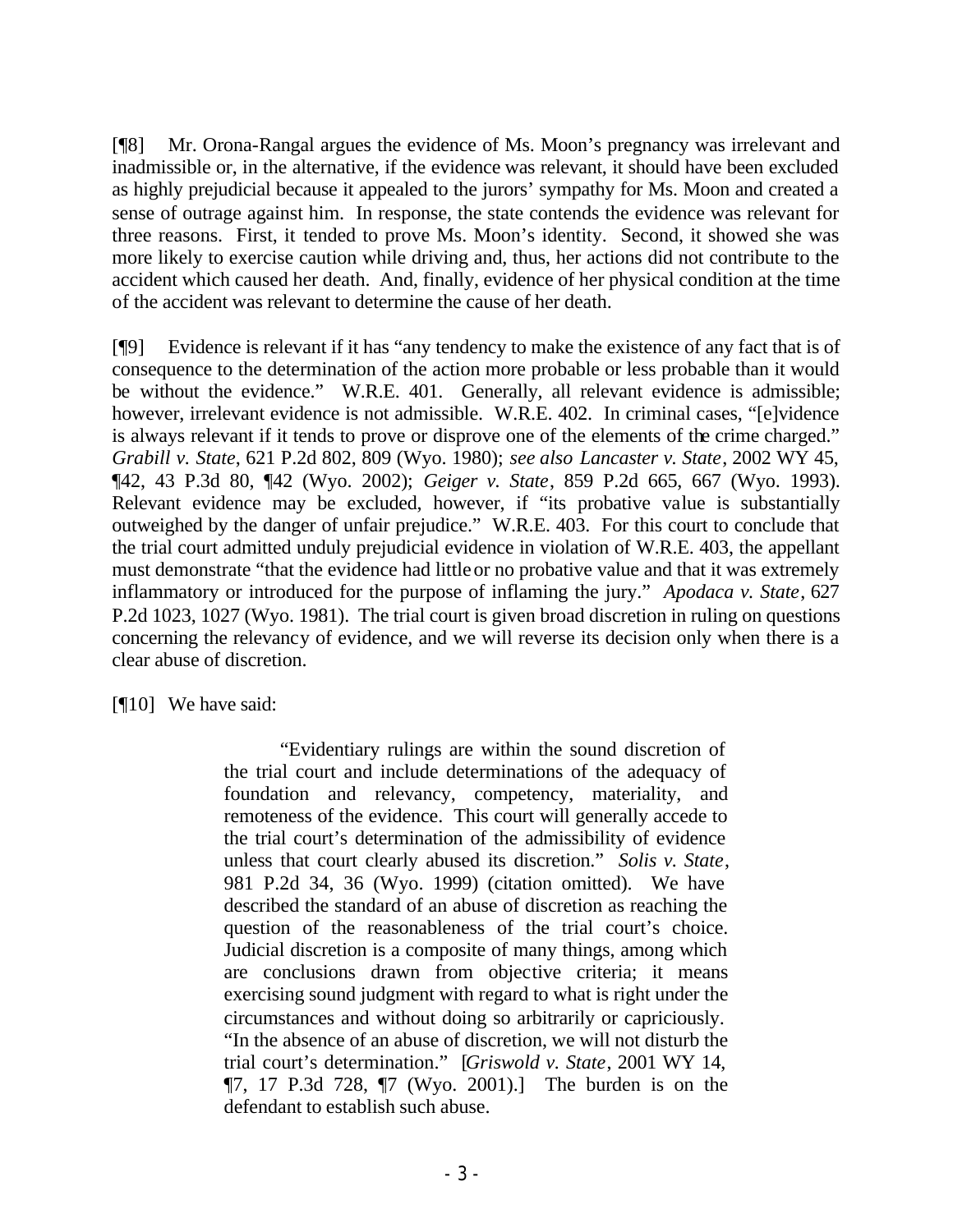*Skinner v. State*, 2001 WY 102, ¶25, 33 P.3d 758, ¶25 (Wyo. 2001), *cert denied*, 122 S. Ct. 1554 (2002) (some citations omitted).

[¶11] To determine whether the trial court erred by allowing evidence of Ms. Moon's pregnancy at the time of the accident, we must inquire as to whether the evidence was relevant to the charges and, if it was relevant, whether its possible prejudicial effect on the jury outweighed its probative value. The state asserts evidence of Ms. Moon's pregnancy was relevant because it tended to prove her identity. Although her identity was not in dispute, in every homicide case the state must establish the identity of the person killed. *Wilks v. State*, 2002 WY 100, ¶13, 49 P.3d 975, ¶13 (Wyo. 2002); *State v. Broberg*, 677 A.2d 602, 610-12 (Md. 1996); *State v. Frederick*, 554 So. 2d 1288, 1292 (La. Ct. App. 1989) ("Defendant's contention that he did not put the identity of the victim in dispute did not relieve the state of the burden of establishing the identity of the victim beyond a reasonable doubt. Identification is a material issue in any criminal case." (Citation omitted.)). "The ultimate test, however, is whether or not the probative value of the description outweighs its probable inflammatory effect." *Frederick*, 554 So. 2d at 1292. This case is not an example of an instance where there were any lingering doubts about the victim's identity. *See Frederick*, 554 So. 2d 1288 (holding victim's pregnant condition was pertinent for identification purposes because she was murdered and thrown off a bridge into a body of water. Law enforcement subsequently required dental records and the aid of family and friends to prove her identity). Ms. Moon's identity was not a consequential fact at trial; thus, presentation of evidence regarding her pregnant condition to prove her identity was not necessary or relevant.

[¶12] Next, the state argues the evidence was relevant to show Ms. Moon was more likely driving with great caution and was, therefore, not the cause of the accident, presumably relying on a theory that pregnant women tend to be more cautious drivers. This argument is less than compelling since the defense did not contend Ms. Moon's driving was responsible for the accident. The state asserts the defense's accident reconstruction expert attempted to undermine eyewitness testimony that Ms. Moon entered the intersection with great caution and legally. A review of the record disproves the state's contention. The state's expert concluded Mr. Orona-Rangal was traveling at seventy-two miles per hour, the defense's experts concluded his speed was seventy miles per hour, and neither suggested Ms. Moon was in any way at fault.<sup>1</sup>

[¶13] Finally, the state maintains the evidence was relevant to explore whether Ms. Moon's pregnancy was a factor, apart from Mr. Orona-Rangal's actions, in her death. However, Mr. Orona-Rangal did not argue her pregnancy was the proximate cause of her death. In fact, he

 $1$  The defense's expert criticized the state's data suggesting reliance upon it would result in a conclusion that Ms. Moon was traveling twenty-eight miles per hour which was inconsistent with an eyewitness' testimony that she was at a complete stop at the intersection and, after the light turned green, she waited three seconds before proceeding slowly into the intersection.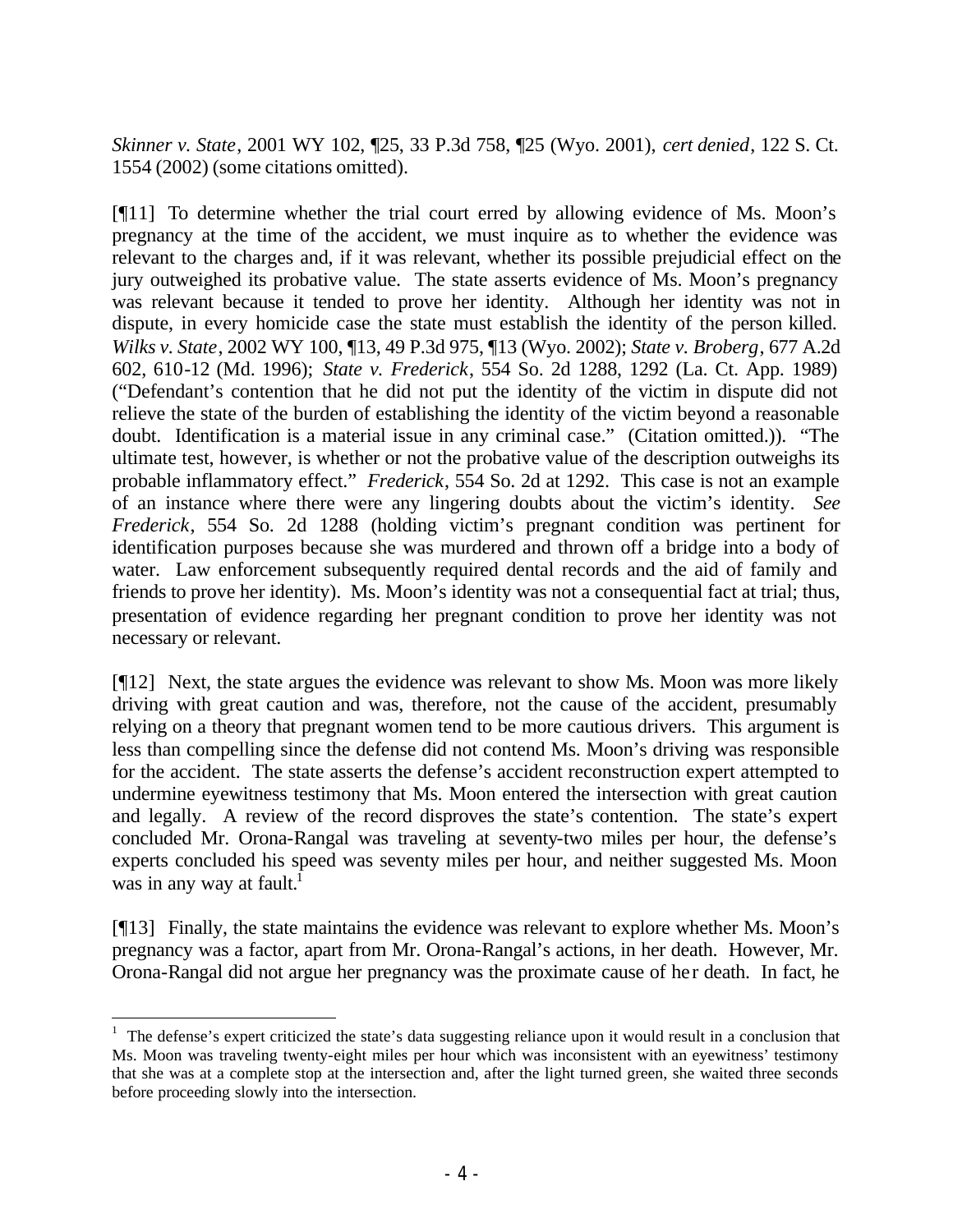tried to stipulate that the collision was the proximate cause of her death. In its brief, the state asserts Mr. Orona-Rangal conceded in his appellate brief that Dr. Thorpen's testimony revealed the pregnancy played a part in her death.<sup>2</sup> Upon a careful review of Mr. Orona-Rangal's brief, it is apparent the state's assertion regarding the "concession" is unsupported and misleading. Moreover, at no time did Dr. Thorpen even insinuate Ms. Moon's pregnancy contributed to her death. The pertinent part of his testimony is as follows:

> She was also pregnant, in her third trimester, approximately seven months. There was extensive hemorrhage to the placenta, which was attached inside of the uterus. The fetus was also dead but exhibited no particular traumatic injuries. The ... cause of the fetal death would be because -the fetus died because the placenta was separated and was due to the high-energy impact. The fetus is protected within the uterus --

> > [Objection lodged.]

The trial court overruled the defense's objection stating the pregnancy evidence was an integral part of the medical evidence and it would have been difficult for Dr. Thorpen to edit his testimony to exclude it. Even if it was somehow necessary for Dr. Thorpen to reference Ms. Moon's pregnancy to assure a complete evaluation of her injuries, the prosecution took undue advantage of that necessity by referring to the pregnancy in opening argument, closing argument, and Ms. Moon's fiancé's direct testimony. Any probative value of presenting the evidence in those instances was substantially outweighed by the danger of unfair prejudice.

[¶14] In *Lewek v. State*, 702 So. 2d 527, 534 (Fla. Dist. Ct. App. 1997), a vehicular homicide case, the court held similar testimony was unduly prejudicial and could only be calculated to play upon the jury's passions and invoke sympathy for the victims of the accident. In that case, three witnesses testified the victim was pregnant, and one witness mentioned the baby was due to be born three days after the accident. 702 So. 2d at 533-34. Similarly, in *People v. Lewis*, 651 N.E.2d 72 (Ill. 1995), the Illinois Supreme Court held the evidence of the victim's pregnancy bore no relationship to the appellant's guilt or innocence and was, therefore, inadmissible. The court stated, "[E]vidence that a murder victim was pregnant at the time of her murder is no more welcome than evidence that the victim left behind a family." 651 N.E.2d at 84.

[¶15] We are persuaded by this reasoning and conclude evidence of Ms. Moon's pregnant condition was irrelevant. Furthermore, the evidence does not satisfy this court's W.R.E. 403 balancing test. Had the evidence been properly excluded, the prosecution's case would not

<sup>&</sup>lt;sup>2</sup> In its brief, the state specifically states: "Indeed, in his brief, [Mr. Orona-Rangal] concedes that testimony showed that the pregnancy played a part in her death." The state even directs this court to a specific page number in Mr. Orona-Rangal's appellate brief, yet we cannot find such a concession.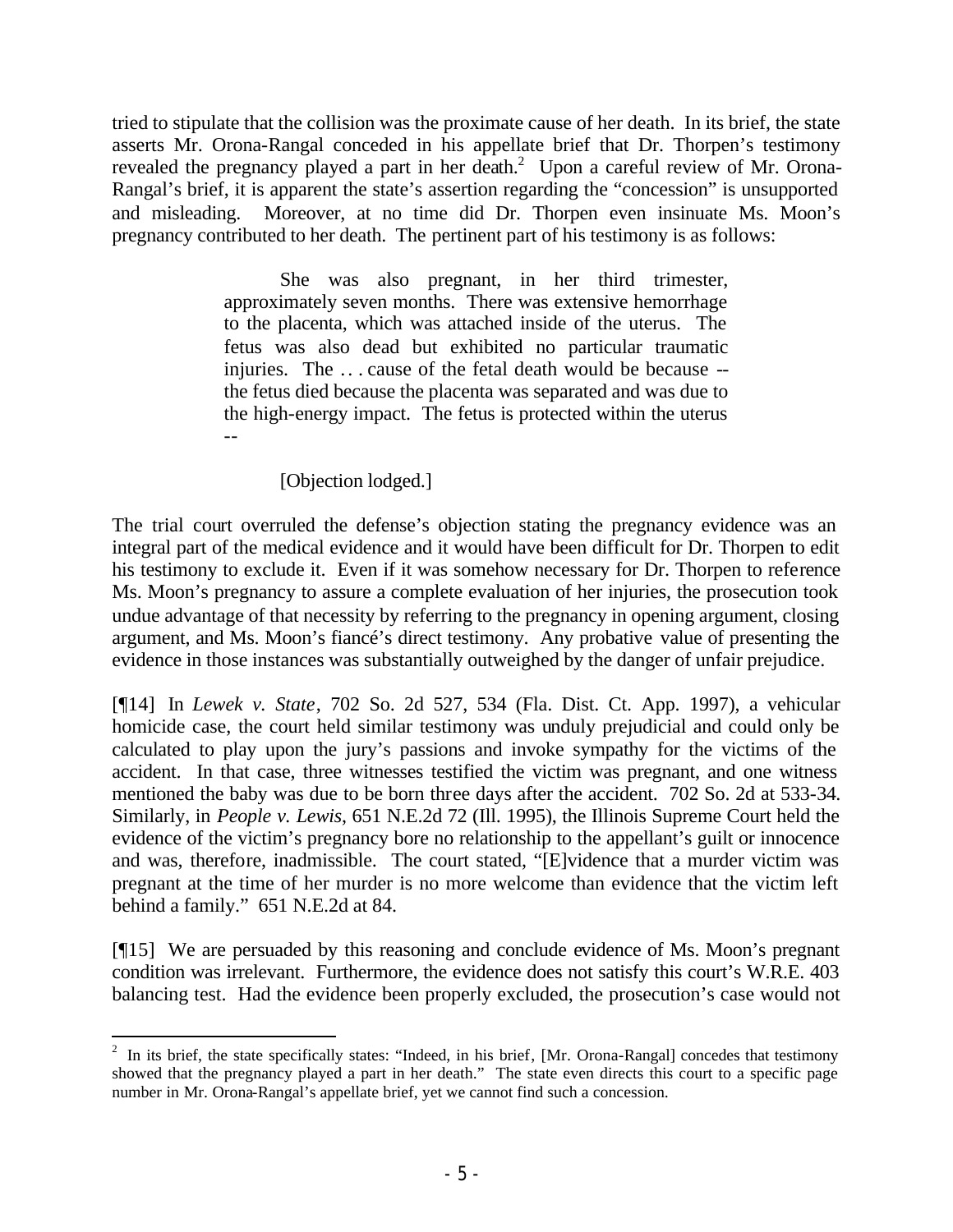have suffered any significant damage. Trial courts must exercise great caution so defendants will be convicted on the basis of the evidence pertinent to the crimes charged and not on the basis of evidence calculated to appeal to the jury's passions or prejudices. After reviewing the record, we conclude evidence of Ms. Moon's pregnancy was irrelevant because it did not make any fact that was of consequence to the determination of Mr. Orona-Rangal's guilt more probable or less probable and should have been excluded.

[¶16] Having determined the trial court committed error, we must ascertain whether the error affected any substantial rights of the accused, providing grounds for reversal, or whether it was harmless.<sup>3</sup> The harmless error standard is set out in W.R.A.P. 9.04: "Any error, defect, irregularity or variance which does not affect substantial rights shall be disregarded by the reviewing court." *See also* W.R.Cr.P. 52(a). An error is harmful if there is a reasonable possibility that the verdict might have been more favorable to the defendant had the error never occurred. To demonstrate harmful error, the defendant must show prejudice under "circumstances which manifest inherent unfairness and injustice, or conduct which offends the public sense of fair play." *Johnson v. State*, 790 P.2d 231, 232 (Wyo. 1990); *see* 75A Am. Jur. 2d *Trial* § 666 (1991). The evidence against Mr. Orona-Rangal was overwhelming and was strongly supported by multiple eyewitnesses. There is not a reasonable possibility that, but for the evidence of Ms. Moon's pregnancy, the verdict might have been more favorable. We conclude the evidence, although prejudicial, was harmless. However, we want to make it clear that we foresee only rare circumstances where the evidence of the victim's pregnancy would be relevant in a criminal prosecution. If the state's evidence is not as compelling as in the case before us, the introduction of such evidence may necessitate reversal.

# **B. Sufficiency of the Evidence on the Reckless Endangerment Charges**

[¶17] Mr. Orona-Rangal argues there was insufficient evidence to support his convictions for reckless endangerment because the victims were not seriously injured. The reckless endangerment statute, § 6-2-504(a), provides, "A person is guilty of reckless endangering if he recklessly engages in conduct which places another person in danger of death or serious bodily injury." He contends evidence of actual serious bodily injury is required because Wyo. Stat. Ann. § 6-1-104(a)(ix) (LexisNexis 2001) defines "recklessly" as the following conduct: "A person acts recklessly when he consciously disregards a substantial and unjustifiable risk that the harm he is accused of causing will occur, and the harm results." Mr. Orona-Rangal claims that, when these two provisions are read together, the "harm" contemplated in the definition of "recklessly" is death or serious bodily injury. Thus, he

<sup>&</sup>lt;sup>3</sup> The state repeatedly argues that references to the testimony regarding the victim's pregnancy were limited and, therefore, not prejudicial. It bolsters that theory by offering statistics as to the number of pages or lines in the transcript that arguably constitute error. Apparently, the state erroneously assumes this court undertakes a quantitative rather than a qualitative analysis when reviewing whether the admission of certain testimony results in prejudicial error. We remind the state of *Miller v. State*, 904 P.2d 344, 354 (Wyo. 1995), wherein we held the exposure of a jury panel to a single statement by a prospective juror that the accused was a horse thief required reversal of the conviction.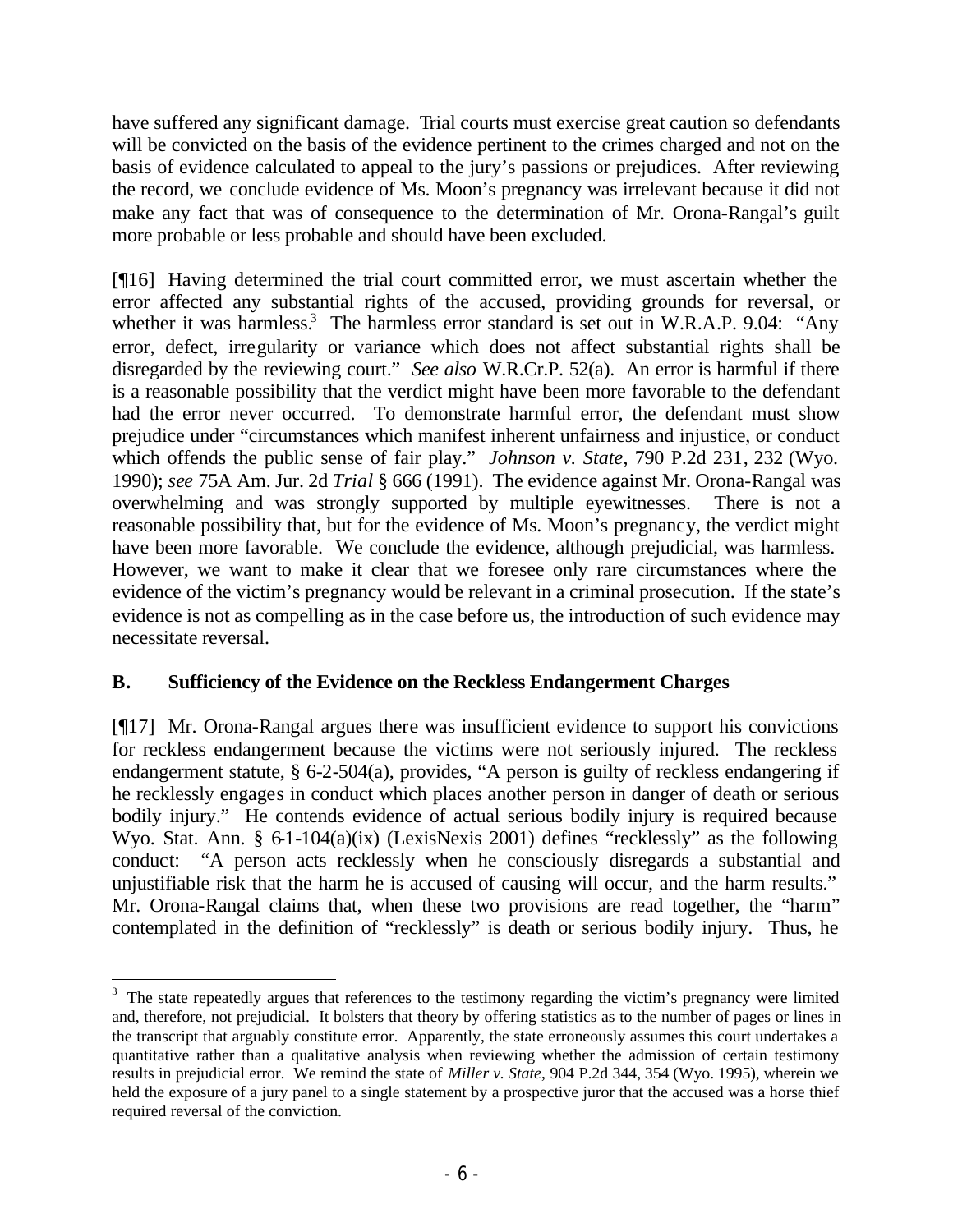contends death or serious bodily injury must result before a person can be convicted of reckless endangerment and neither Ms. Gomez nor Ms. Suhr incurred serious bodily injury.

[¶18] In deciding this issue, we must apply our well established standard for construing statutes.

> We attempt to interpret statutes in accordance with the legislature's intent. We begin by making an "'inquiry respecting the ordinary and obvious meaning of the words employed according to their arrangement and connection.'" *Parker Land and Cattle Company v. Wyoming Game and Fish Commission*, 845 P.2d 1040, 1042 (Wyo. 1993) (quoting *Rasmussen v. Baker*, 7 Wyo. 117, 133, 50 P. 819, 823 (1897)). We construe statutes as a whole, giving effect to every word, clause, and sentence, and we construe together all parts of the statutes on the same subject. We give effect to the plain language of unambiguous statutes. We resort to extrinsic aids of statutory interpretation, such as legislative history or intent, only when statutes are ambiguous.

*Dike v. State*, 990 P.2d 1012, 1018 (Wyo. 1999) (some citations omitted). Although the legislature could have written § 6-2-504(a) and § 6-1-104(a)(ix) so the two provisions would dovetail more seamlessly, we believe the definition of "recklessly" does not require "death or serious bodily injury." Rather, the term "harm" in the definition of "recklessly" refers to engaging "in conduct which places another person in danger of death or serious bodily injury." It logically follows that the harm which must result is actually placing another person in danger of death or serious bodily injury. This interpretation gives effect to the plain language of § 6-2-504(a). Mr. Orona-Rangal's interpretation of the statute is simply incorrect.

[¶19] Using the appropriate interpretation of the statutes, we address the claim that the evidence was insufficient to sustain the convictions for reckless endangerment by examining the evidence concerning whether Mr. Orona-Rangal's actions actually put the injured victims in danger of death or serious bodily injury, and we apply the following standard:

> This Court assesses whether all the evidence which was presented is adequate enough to form the basis for a reasonable inference of guilt beyond a reasonable doubt to be drawn by a finder of fact when that evidence is viewed in the light most favorable to the State. We will not substitute our judgment for that of the jury when we are applying this rule; our only duty is to determine whether a quorum of reasonable and rational individuals would, or even could, have come to the same result as the jury actually did.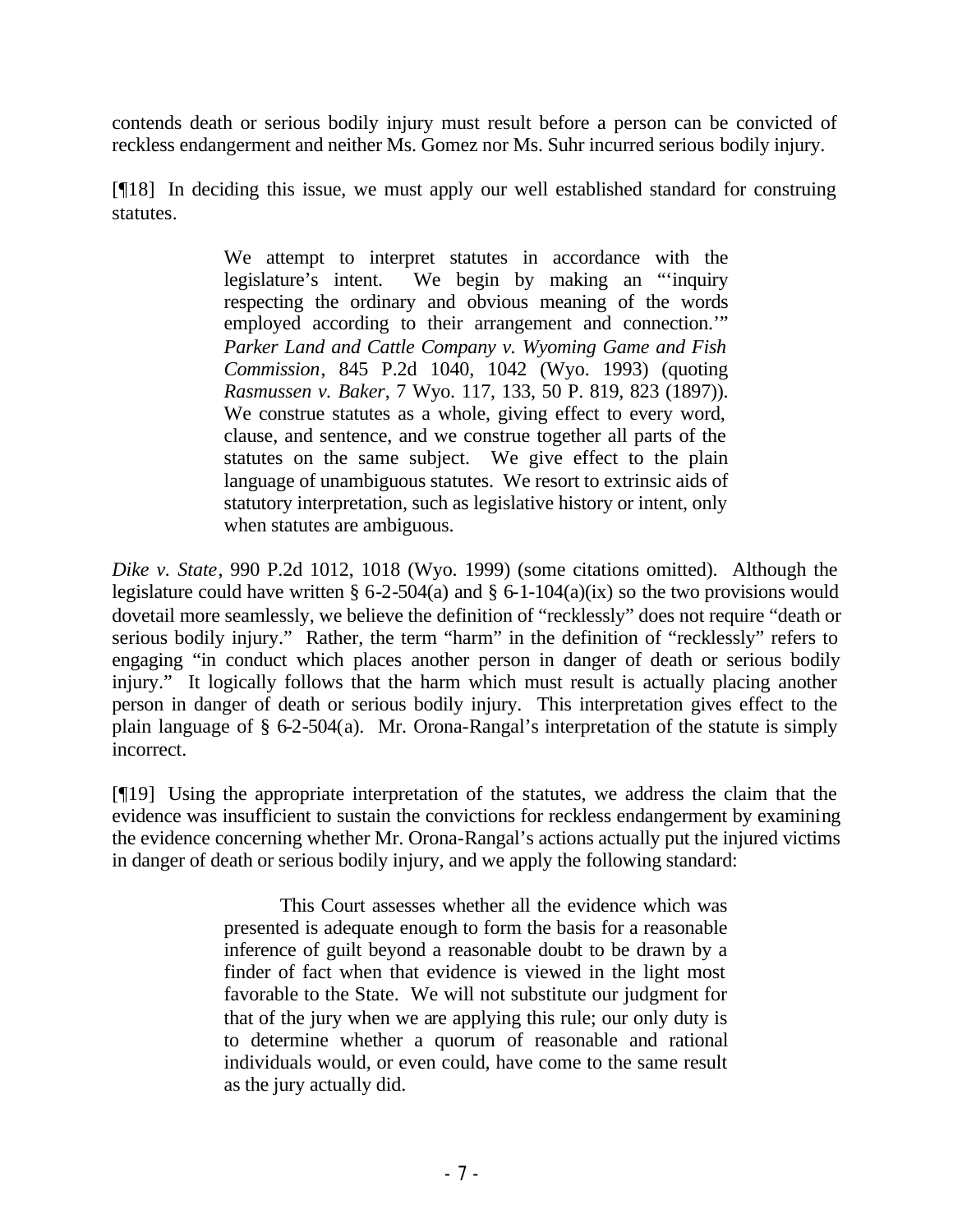*Hodges v. State*, 904 P.2d 334, 339 (Wyo. 1995) (citation omitted); *see also Robinson v. State*, 11 P.3d 361, 368 (Wyo. 2000), *cert. denied*, 532 U.S. 980 (2001). In this instance, there was ample evidence for the jury to conclude as it did. Mr. Orona-Rangal's excessive speed, disregard for traffic laws, and erratic driving resulted in a collision of such force that Ms. Moon's vehicle was propelled across the intersection and collided with Ms. Suhr's vehicle. That collision injured both Ms. Gomez and Ms. Suhr, and only good fortune prevented those injuries from being much more serious. More than sufficient evidence existed to prove Mr. Orona-Rangal placed his passenger–Ms. Gomez–and an unsuspecting third party–Ms. Suhr–in danger of death or serious bodily injury.

## **C. Sufficiency of the Evidence on the Aggravated-Homicide-by-Vehicle Charge**

[¶20] Mr. Orona-Rangal contends insufficient evidence existed to support a required element of aggravated homicide by vehicle–that he was the proximate cause of Ms. Moon's death. *See* § 6-2-106(b)(ii). Instead, he asserts Mr. Gomez's chase was the proximate cause of the collision with Ms. Moon because, if Mr. Gomez had not chased him, the collision would not have occurred. We apply the same sufficiency-of-the-evidence standard as set forth in the previous section.

[¶21] The state argues that, at trial, Mr. Orona-Rangal specifically disclaimed the defense that Mr. Gomez was the proximate cause. It points to the following colloquy:

> THE COURT: It looks like, [Defense Counsel] --correct me if I'm wrong -- that you're going to defend this on the grounds he was being chased by Mr. Gomez.

> [DEFENSE COUNSEL]: Obvious -- well, I won't say obvious. I'm not -- I do think that could account for lack of attention on his part at -- during different parts of the chase, as it were. Perhaps what I'm getting at will become clearer during Mr. Orona-Rang[a]l's testimony and closing argument.

> THE COURT: If you're going to assert that as a defense, you probably want to have some authority prepared for that.

> [DEFENSE COUNSEL]: I'm not going to assert it as a defense.

> > [PROSECUTOR]: He's not?

THE COURT: That's what he indicated. He said that would not be an affirmative defense.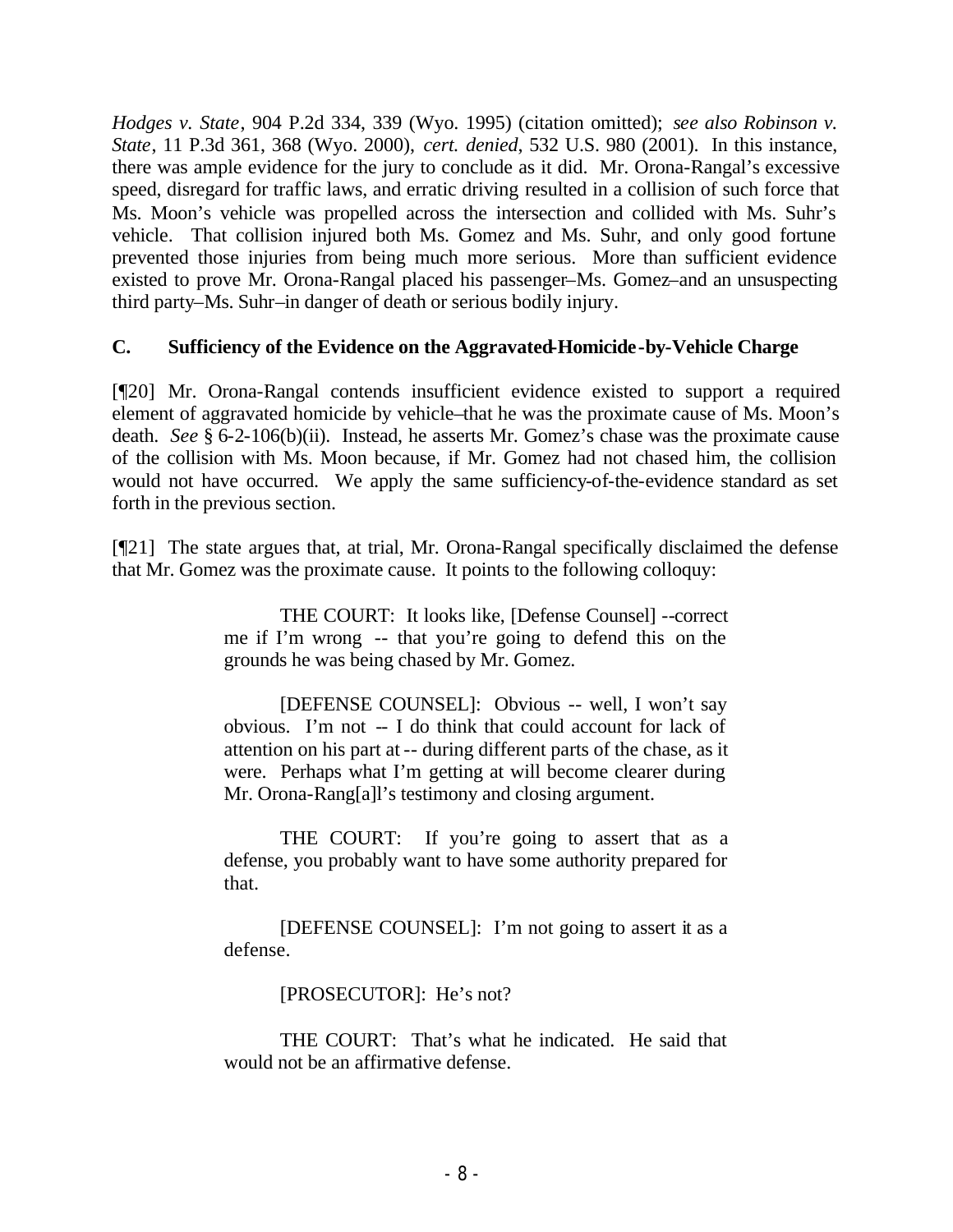Irrespective of the disclaimer, the burden is on the state to prove, beyond a reasonable doubt, each element of the crime charged. Section 6-2-106(b)(ii) (emphasis added) is explicit and provides:

> (b) A person is guilty of aggravated homicide by vehicle and shall be punished by imprisonment in the penitentiary for not more than twenty (20) years, if:

> > . . .

## (ii) He operates or drives a vehicle in a reckless manner, *and his conduct is the proximate cause of the death of another person*.

Therefore, whether or not Mr. Orona-Rangal disclaimed the "defense" that Mr. Gomez was the proximate cause of the accident, the state still bears the burden of proving proximate cause. *See McLaughlin v. State*, 780 P.2d 964, 965 (Wyo. 1989) (holding aggravated homicide by vehicle requires the state to prove the defendant's conduct was the proximate cause of the death of another person). The state also maintains Mr. Orona-Rangal cannot raise the issue for the first time on appeal. We find this argument unpersuasive since insufficiency of the evidence is generally raised for the first time on appeal.

[¶22] When the evidence is viewed in the light most favorable to the prosecution, any rational trier of fact could find the essential element of proximate cause beyond a reasonable doubt. *Broom v. State*, 695 P.2d 640, 642 (Wyo. 1985). "Proximate cause" was defined for the jury as "a cause which, in continuous sequence, unbroken by an independent, intervening cause, produces the injury. It is one without which the injury would not have occurred. It brings about the injury either immediately or through happenings which follow one after another." "Proximate cause is a question of fact in the usual case, reserved for . . . determination by the trier of fact, unless the evidence is such that reasonable minds could not disagree." *Turcq v. Shanahan*, 950 P.2d 47, 52 (Wyo. 1997).

[¶23] Mr. Gomez's actions were not the proximate cause of the victim's death because they did not, in a continuous sequence, produce the injury. When Mr. Gomez began to pursue Mr. Orona-Rangal, the latter had many choices other than to drive at a high speed on the route he chose, ultimately smashing into Ms. Moon's vehicle. Instead, Mr. Orona-Rangal's actions became the intervening cause which ultimately produced the injury. Mr. Orona-Rangal's cited authority fails to support his theory. In *Parrish v. State*, 97 So. 2d 356 (Fla. Dist. Ct. App. 1957), a passenger armed with a bayonet forced the driver to pursue the victim, the passenger's former wife. The victim attempted to flee by increasing her speed and ultimately disregarded a stop sign, struck another vehicle, and died. 97 So. 2d at 358. A jury convicted the passenger of second-degree murder. *Id*. at 357. The Florida District Court of Appeal held the trial court correctly stated the law in its charge to the jury when it stated: "[A] person who by actual assault or threat of violence causes another person to do an act resulting in physical or corporal injury causing such other person's death is criminally